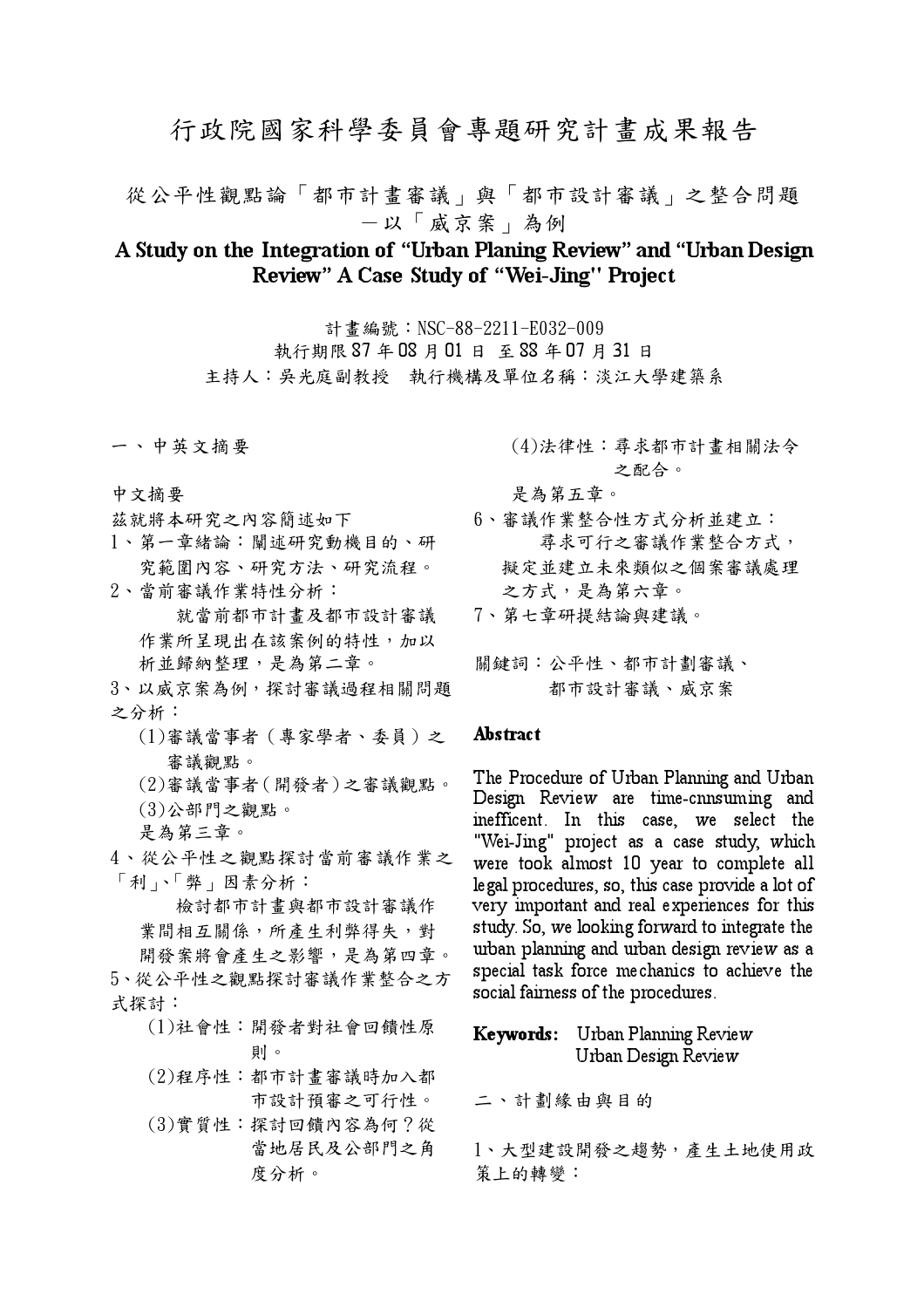台灣近年來不斷為推動亞太營運中心 計書,並促進台北市之城市國際化等目標 而不斷努力。在整體經濟發展中許多企業 將逐漸轉型,以呼應政府之政策;因此當 前台灣土地使用政策上,將面臨許多「都 市計書變更 的要求,以因應發展所需。

然而,現今已不若以往;為求經濟發 展,可以犧牲掉環境、生活品質。所有大 型開發案,必須在環境保護意識及優良生 活環境品質兼顧之前提下,才能予以論及 建設開發,「都市設計」即以此觀念為基 礎。

2、都市設計法制之建立:

都市設計法制作為之依據,均於中央 政府未明訂有都市設計法源情況下,率先 由各該都市透過都市計書之個案、專案程 序逕為實施。其都市設計實施作業,經由 專案或個案都市計畫程序辦理後,復循各 該都市計畫之心定、變更、通盤檢討時機, 逐步將都市設計之實施內容予以納入各該 都市計書案內。

3、都市設計作業,採行「都市設計審議」 的模式:

「都市設計審議」的模式,作為落實 都市設計規畫與管理的手法,並為提昇都 市環境品質的管制程序工具。以台北市都 市設計審議的目的被界定為「在於落實都 市計書之理想及強化建築管理,為管制地 區都市環境開發效益,以監控個別公共工 程及個別建築環境品質之塑造及維持基本 之公共環境關係的和諧性,進而提昇整體 都市景觀」。

4、都市計書審議及都市設計審議作業曠日 廢時:

目前許多大型的開發建設案 (如「威 京案」),皆必須面臨到上述之考驗。以「威 京案 不說, 撇開某些政治及人為造勢因 素,冗長的都市計畫審議及都市設計審議 作業不但曠日廢時,而且相互間必定產生 許多矛盾之處,如此將破壞開發案的美意 之處,並產生時效性的限制因素,勢必造 成許多企業主裹足不前,而耗費巨大的社 會成本。

5、加速審議作業時程並兼顧公平之原則:

就現階段來說,為解決耗時的問題, 必須尋求一整合之作業模式,如此相互配 合之審議作業,應可消弭多數的矛盾之 處,如遇爭議性問題得以統合協商,如此 將可縮短審議時間及過程,以達成公、私 部門互利及社會公平為原則,方能使優良 的建設開發案得以順利進行。

就以上各項敘述, 祈望能從公平性之 觀點,如何整合都市計書與都市設計之間 的審議作業,或許可解決當前土地變更的 多項問題。是為本研究之動機。

三、結果與討論

- 1、瞭解當前都市計畫及都市設計審議作 業之特性及其相互間之關連性做為案 例探討時基本依據,以供研擬都市計書 時,其細部計畫應加強表明之都市設計 管制準則事項。
- 2、藉由「威京案」案例分析,尋求審議過 程中各個層面相互間之平衡點,作為都 市計書及都市設計審議作業程序上須 檢討之處。
- 3、探討都市計書及都市設計審議作業間 整合方式之可行性及各關鍵要項提 出,做為法今體系整合之參考。
- 4、建議改善並預測整合後之審議作業方 式之修正。
- 5、加強『共識性』協商的機制,進而嘗試 合併兩審議之可能。
- 6、改善審查項目重複、歸屬不當、行政程 序差異等缺失。
- 7、政府相關行政組織之整合,與重新劃分 之可能。

四、計劃成果自評

本研究的成果自評如下:

- 1、尋求各個層面相互間之平衡關鍵點,作 為都市計書及都市設計審議作業檢討 之處,該項符合本計書之動機目的。
- 2、都市計書及都市設計審議作業間整合 方式要項提出,惟缺乏實務操作,預期 目標較難驗證,尋求日後相關審議作業